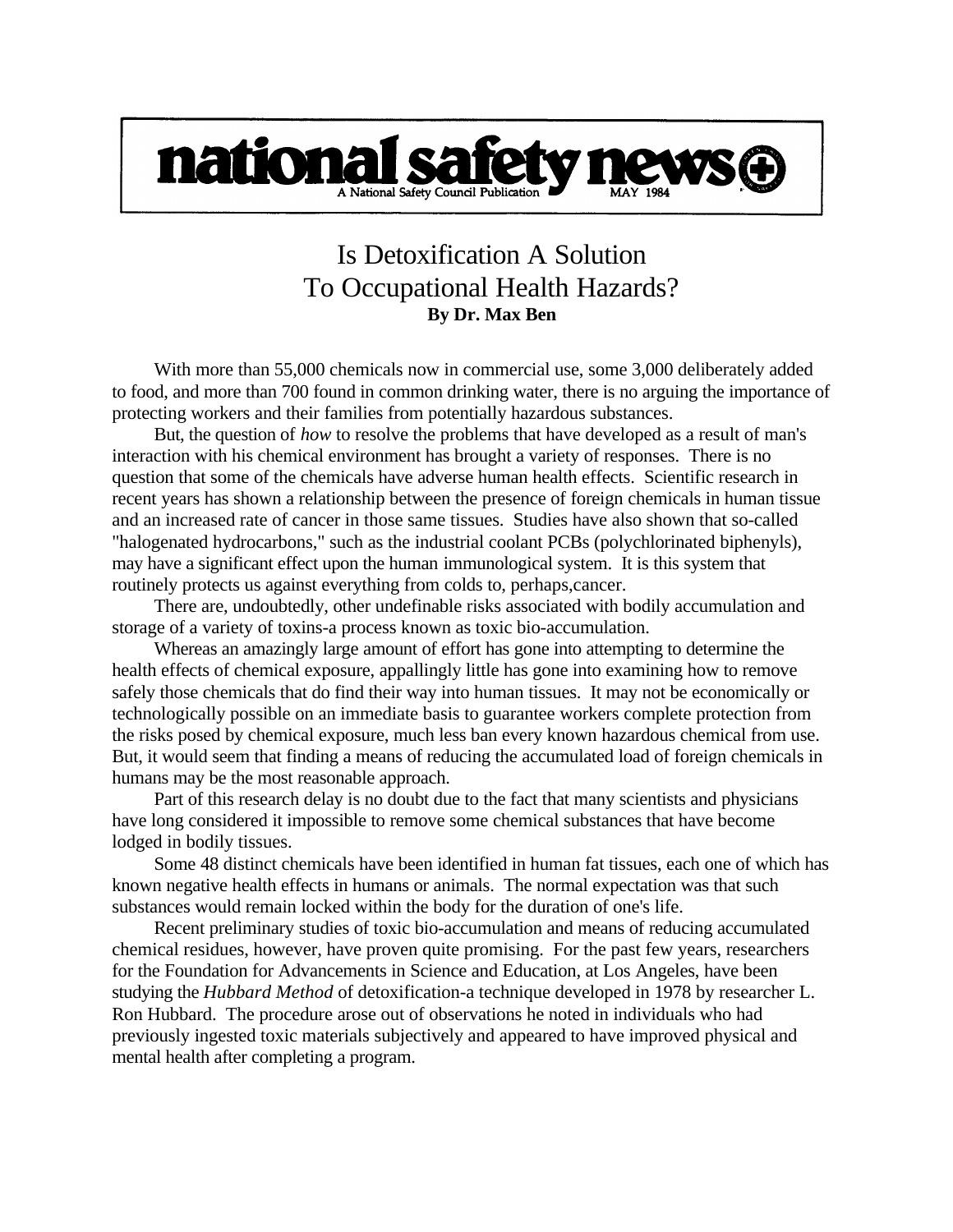*The Hubbard Method* or regimen is a precisely monitored program consisting primarily of seven parts:

Polyunsaturated oil supplement;

Aerobic exercise;

Sauna at 140 to 180 degrees F to induce sweating;

Nutritional supplements (vitamins and minerals) centered around gradually increasing doses of niacin, which promotes the release of toxic substances from tissues;

Calcium and magnesium supplements;

Water and salts taken as needed to avert dehydration or salt depletion due to concentrated sweating;

An orderly daily schedule with balanced meals and adequate sleep.

The length of the program may vary according to the participant, but the average is 20 days.



*A recent* study of this method was carried out on Michigan residents who had been heavily exposed to the fire-retardant chemical, PBB (polybrominated biphenyl), in the early 1970s. The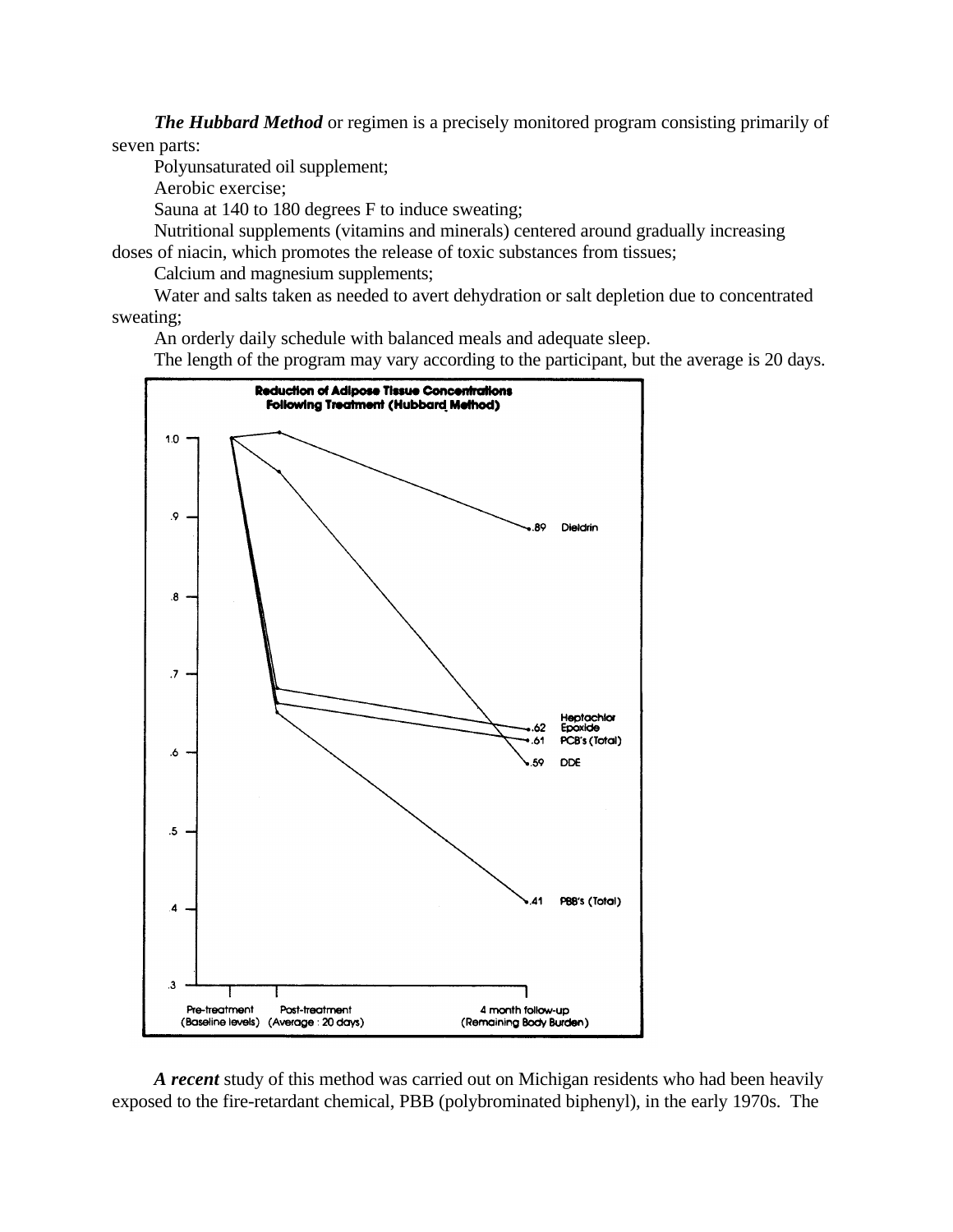fire-retardant was accidentally substituted in place of a nutritional supplement for farm animals. The contamination of meat, milk, and a variety of other foods resulted in the ingestion of the chemical by virtually the entire population of Michigan—a tragedy detailed in the book (and subsequent TV movie) *Bitter Harvest.*

In the Michigan study, participants were first extensively tested to determine the levels of PBB, PCBs, and other toxic substances in their bodies. (Studies have already established that it takes 10 to 20 years or more for the stored residues of these chemicals to be reduced naturally by one-half.) Thus, the participants were self-controlled against their own baseline levels of contaminants as established prior to treatment.

The toxic levels were established by quantitative analysis of adipose tissue (fat) samples, using solvent extraction and gas chromatography / mass spectrometry. The analysis was done by Hazleton Laboratories of Madison, Wisconsin. The tests revealed six metabolized variants (metabolites) of PBB and seven metabolites of PCB, as well as the insecticides DDE (a metabolite of DDT), Heptachlor, Epoxide, and Dieldrin. Following the completion of the prescribed *Hubbard Regimen,* the participants were again tested. Dr. David Schnare, a policy analyst for the U. S. Environmental Protection Agency, who took part in the Michigan study, stated that the Hubbard program brought about an immediate average reduction in approximately 20 per cent of all 16 chemicals studied.

Even more significant, however, were the results of a four-month follow-up examination that revealed an average reduction of more than 40 per cent for all chemicals. Dr. David Katzin, medical director at a Los Angeles clinic, which delivers the Hubbard program, stated that the follow up analysis "might possibly indicate that the *Hubbard Regimen* rehabilitates a natural mechanism for the elimination of toxins from the body."

*Individuals* who have completed the *Hubbard Regimen* program in Michigan and elsewhere have expressed relief from a variety of exposure related maladies, including problems related to prior use of "street" drugs and even open sores, apparently stemming from the Vietnam defoliant, Agent Orange.

*While efforts to remove toxic substances* from the environment must certainly be continued, steps must be taken to eliminate the potential health hazards facing those exposed to such toxins. In a recent essay,\* Dr. Schnare emphasizes that now is the time to take advantage of approaches to reducing the biologically accumulated load of foreign chemicals in humans. "Work on the unpolluting of man must catch up and pass the polluting of man," writes Dr. Schnare.

Given the fact that more than 20 million Americans work with chemicals known to be toxic to the nervous system and other parts of the body, the potential benefits of detoxification techniques such as that developed by Hubbard are immense.

If, as the *Hubbard Regimen* seems to indicate, chemical toxins can be removed safely and effectively from the body, then it may be possible to resolve the entire problem of human contamination and chemically related disease. 12

*\* Schnare, Dr. David, "The Unpolluting of Man." Copies of this essay are available from the Foundation for Advancements in Science and Education, Box 2981.3, Los Angeles 90029.*